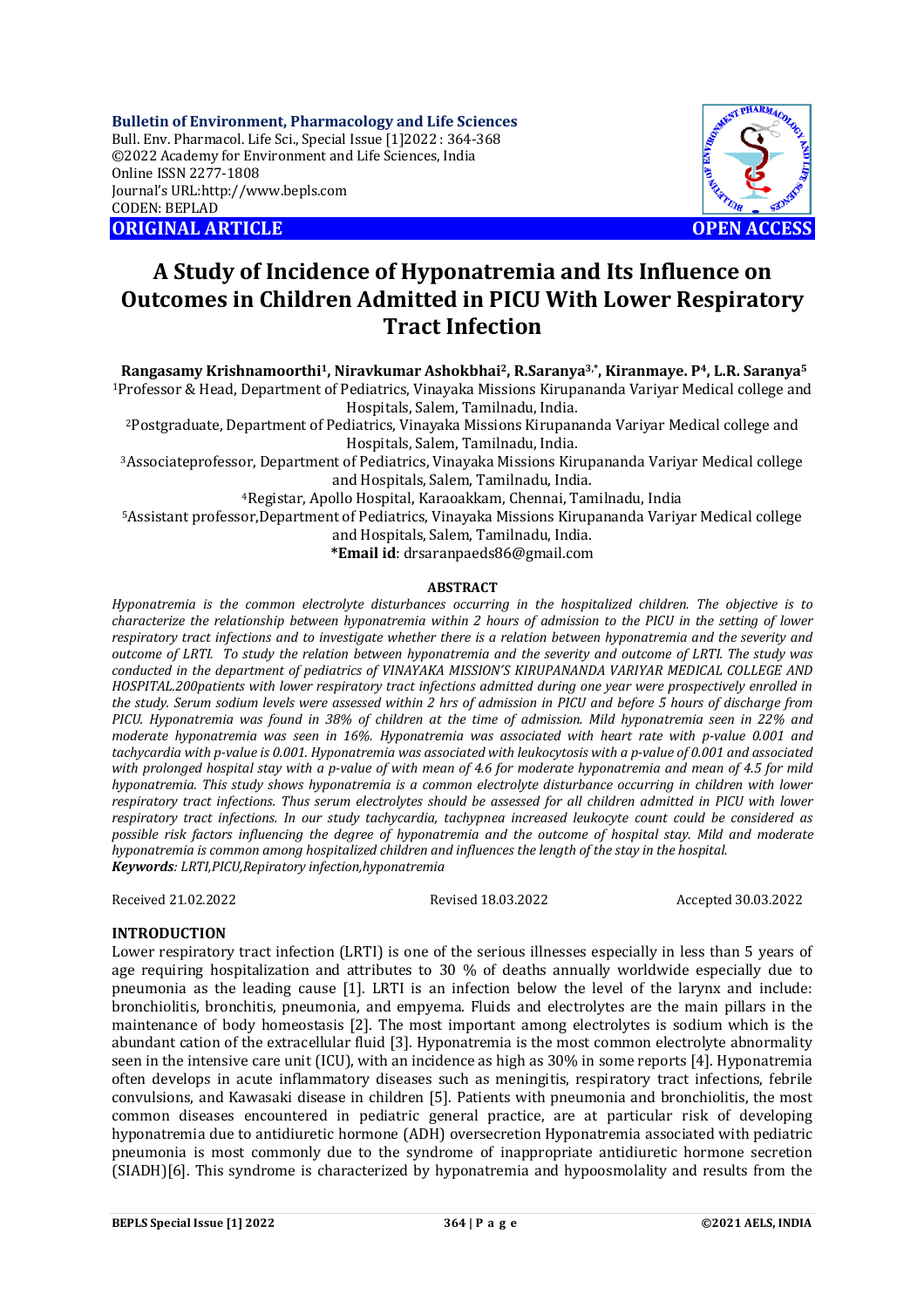inappropriate and continued secretion and/or action of antidiuretic hormone despite normal or increased plasma volume [7]. Hyperinflation of the lungs, a hallmark of bronchiolitis, wheezing, asthma, reduces blood flow to the right atrium and stimulates the release of AVP from infection, below the level of the larynx from the posterior pituitary [8].

# **MATERIAL AND METHODS**

The study was conducted in the department of pediatrics of Vinayaka MissionˊS Kirupananda Variyar Medical College and Hospital.200 patients with lower respiratory tract infections admitted during one year were prospectively enrolled in the study. Serum sodium levels were assessed within 2 hours of admission of PICU and before 5 hours of discharge from PICU. Inclusion criteria: Children with lower respiratory tract infection admitted to PICU. Exclusion criteria: Endocrine disorders, Renal failure, Metabolic disease, Chromosomal disorder and genetic disorders, Recent surgery, Previous history, and diagnosis of syndrome of inappropriate antidiuretic hormone syndrome, Diarrhoea, Chronic diseases, Parents who refuse to give consent. The demographic profile and relevant information of individual patient were collected by using a structured proforma by interviewing the mother and informed consent was obtained .serum sodium levels were estimated for all the patients admitted in PICU with LRTI within 2 hours of admission. serum sodium values were assessed before 5 hours during discharge from PICU.2 ml of venous blood sample were collected from the patients admitted with LRTI in PICU within 2 hours of admission for the assessment of serum sodium levels .2 ml of the venous blood sample was again collected from the patient 5 hours before discharge for assessment of serum sodium levels for the patients enrolled in the study. Temperature of the children was measured at the axilla using a digital thermometer. Oxygen saturation was measured using pulse oximetry. Complete blood counts were analyzed using an auto hematology analyzer. Serum sodium levels were measured using an EasyLyte plus analyzer. All the investigations were collected and documented

## **RESULT**

The collected data were analyzed with SPSS statistics software 23.0 version. Chisquare test was used to determine the association between the outcome variable and the dependent variable. mean and standard deviation were used to assess the other parameters.

| Age            | Frequency | Percentage |
|----------------|-----------|------------|
| Less than 1 yr | 15        | 7.5        |
| $1 - 5$ yrs    | 89        | 44.5       |
| $6 - 10$ yrs   | 62        | 31.0       |
| $11 - 15$ yrs  | 34        | 17.0       |
| Total          | 200       | 100.0      |

# **TABLE 1:AGE WISE DISTRIBUTION AMONG STUDY GROUP**

Table 1 shows the age-wise distribution of the study population. It is seen from the table majority of the study subjects were in the age group from 1-5 years of age.

# **TABLE 2: GENDER WISE DISTRIBUTION AMONG STUDY GROUP**

| <b>Sex</b> | Male | <b>Female</b> |
|------------|------|---------------|
| Male       | 115  | 57.5          |
| Female     | 85   | 42.5          |
| Total      | 200  | 100           |

Table 2 shows gender wise distribution among the study group. It is seen that table shows males are more in number than females.

# **TABLE 3: CHEST INDRAWING IN THE STUDY POPULATION**

| <b>Chest Indrawing</b> |     | Frequency   Percentage |
|------------------------|-----|------------------------|
|                        | 123 | 61.5                   |
|                        |     | 38.5                   |

TABLE:3 shows the majority of the children is having chest indrawing on admission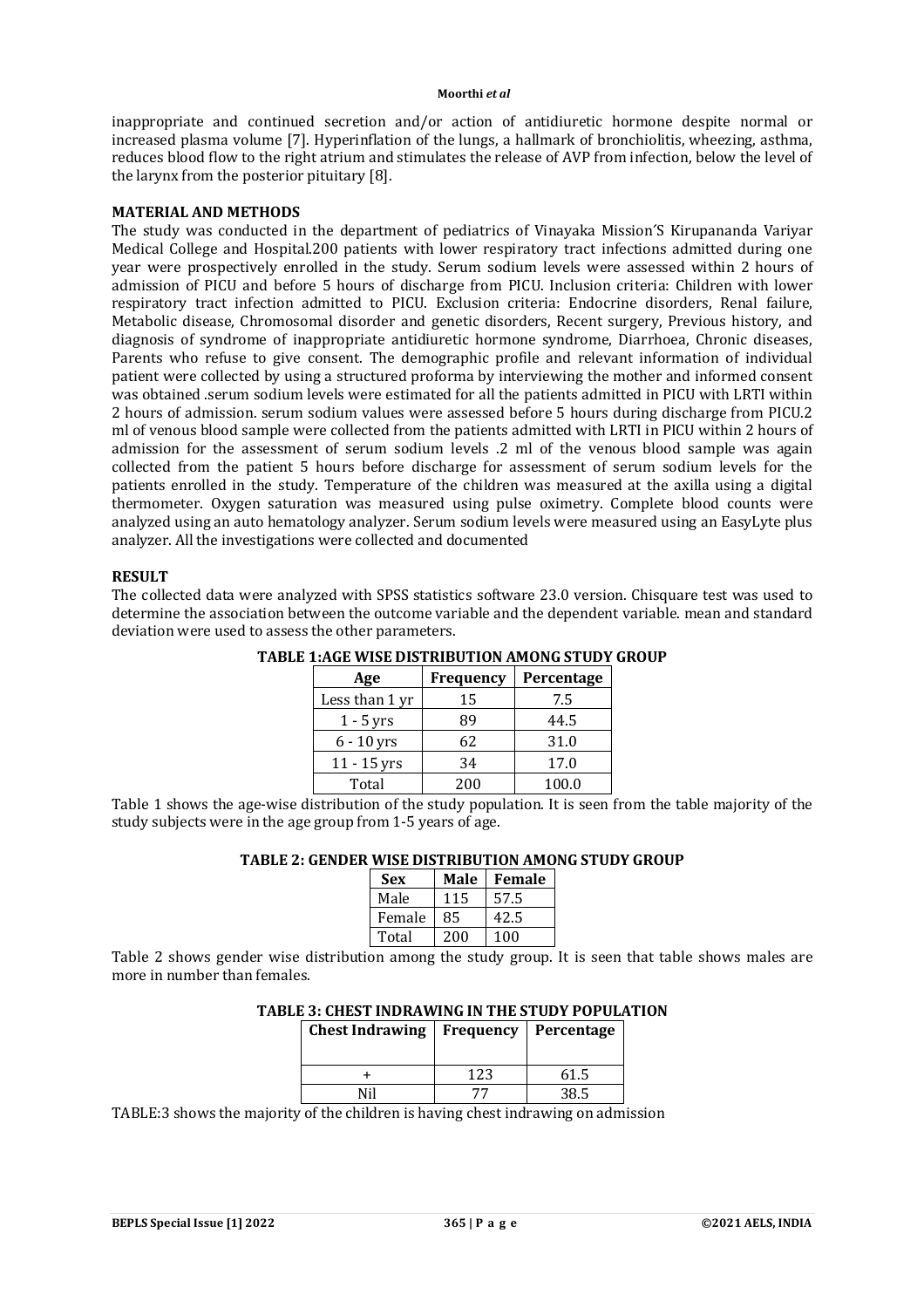| <b>Hyponatremia</b> | Moderate       |      |    | Mild          |     | <b>Normal</b> | Total | Chi-square | p         |
|---------------------|----------------|------|----|---------------|-----|---------------|-------|------------|-----------|
|                     | N              | $\%$ | N  | $\frac{0}{0}$ | N   | $\%$          |       |            |           |
| At admission        | 32             | 16.0 | 44 | 22.0          | 124 | 62.0          | 200   |            | $0.001**$ |
| At discharge        | $\blacksquare$ |      |    | 0.5           | 199 | 99.5          | 200   | 90.50      |           |

# **TABLE 4: HYPONATREMIA IN THE STUDY GROUP**

Table 4 showing the hyponatremia is common with LRTI which was statistically significant with a p-value of 0.001

# **TABLE 5: SHOWING HYPONATREMIA VERSUS CHEST INDRAWING**

|              |    | <b>Chest Indrawing</b> |     |      | <b>Total</b> |      |            |           |
|--------------|----|------------------------|-----|------|--------------|------|------------|-----------|
| Hyponatremia |    | <b>Nil</b>             |     |      |              |      | Chi-square | p         |
|              | N  | $\%$                   | N   | $\%$ | N            | $\%$ |            |           |
| Moderate     | 0  |                        | 32  | 16   | 32           | 16   |            |           |
| Mild         |    |                        | 44  | 22   | 44           | 22   |            |           |
| Normal       | 77 | 38.5                   | 51  | 25.5 | 124          | 62   | 73.44      | $0.001**$ |
|              | 77 | 38.5                   | 123 | 61.5 | 200          | 100  |            |           |

Table 5 showing hyponatremia is associated with chest indrawing with a p-value of 0.001

#### **TABLE:6 COMPARISON OF SERUM SODIUM WITH 2 HOURS OF ADMISSION VERSUS HEIGHT , WEIGHT , HEART RATE , RESPIRATORY RATE , SPO2 IN ROOM AIR, HB , TOTAL COUNT AND DURATION OF ICU STAY**

| TABLE 6              | Hyponatremia | N<br>Mean |          | <b>SD</b> | <b>SE</b> | <b>ANOVA</b> | $\mathbf{P}$ |  |
|----------------------|--------------|-----------|----------|-----------|-----------|--------------|--------------|--|
|                      | At admission |           |          |           |           |              |              |  |
|                      | Moderate     | 32        | 103.75   | 25.24     | 4.46      |              |              |  |
|                      | Mild         | 44        | 96.05    | 18.45     | 2.78      | 8.52         | $0.001**$    |  |
| Height               | Normal       | 124       | 111.63   | 22.32     | 2.00      |              |              |  |
|                      | Total        | 200       | 106.94   | 22.85     | 1.62      |              |              |  |
|                      | Moderate     | 32        | 18.08    | 10.11     | 1.79      |              |              |  |
|                      | Mild         | 44        | 16.57    | 16.53     | 2.49      | 2.45         | 0.089        |  |
| Weight               | Normal       | 124       | 20.72    | 9.14      | 0.82      |              |              |  |
|                      | Total        | 200       | 19.39    | 11.39     | 0.81      |              |              |  |
|                      | Moderate     | 32        | 132.84   | 21.45     | 3.79      |              |              |  |
|                      | Mild         | 44        | 135.82   | 17.58     | 2.65      | 85.90        | $0.001**$    |  |
| Heart rate           | Normal       | 124       | 99.92    | 17.46     | 1.57      |              |              |  |
|                      | Total        | 200       | 113.09   | 24.74     | 1.75      |              |              |  |
|                      | Moderate     | 32        | 44.59    | 15.68     | 2.77      |              |              |  |
| Respiratory rate     | Mild         | 44        | 46.11    | 13.07     | 1.97      | 134.32       | $0.001**$    |  |
|                      | Normal       | 124       | 21.06    | 6.79      | 0.61      |              |              |  |
|                      | Total        | 200       | 30.34    | 15.65     | 1.11      |              |              |  |
|                      | Moderate     | 32        | 92.78    | 1.79      | 0.32      |              |              |  |
| Spo2 in room air     | Mild         | 44        | 94.11    | 2.13      | 0.32      | 216.60       | $0.001**$    |  |
|                      | Normal       | 124       | 97.95    | 1.05      | 0.09      |              |              |  |
|                      | Total        | 200       | 96.28    | 2.63      | 0.19      |              |              |  |
|                      | Moderate     | 32        | 10.79    | 2.03      | 0.36      |              |              |  |
|                      | Mild         | 44        | 10.17    | 1.93      | 0.29      | 1.22         | 0.299        |  |
| Hb                   | Normal       | 124       | 10.63    | 1.89      | 0.17      |              |              |  |
|                      | Total        | 200       | 10.56    | 1.93      | 0.14      |              |              |  |
| Total count          | Moderate     | 32        | 15987.50 | 2543.40   | 449.61    |              |              |  |
|                      | Mild         | 44        | 15263.64 | 3274.86   | 493.70    | 86.23        | $0.001**$    |  |
|                      | Normal       | 124       | 8905.65  | 3759.79   | 337.64    |              |              |  |
|                      | Total        | 200       | 11437.50 | 4756.33   | 336.32    |              |              |  |
|                      | Moderate     | 32        | 4.69     | 2.51      | 0.44      |              |              |  |
| Duration of ICU Stay | Mild         | 44        | 4.57     | 2.05      | 0.31      | 33.42        | $0.001**$    |  |
|                      | Normal       | 124       | 2.57     | 1.30      | 0.12      |              |              |  |
|                      | Total        | 200       | 3.35     | 1.98      | 0.14      |              |              |  |

TABLE 6 Showing initial heart rate was associated with hyponatremia with a p-value of 0.001 There is no significant association between hyponatremia and hemoglobin Hyponatremia was associated with the increased respiratory rate with a p-value of 0.001. Hyponatremia was associated with increase in the total count with a p-value of 0.001 There is no significant association between the weight of the study population and hyponatremia. Decreased oxygen saturation was observed in children with hyponatremia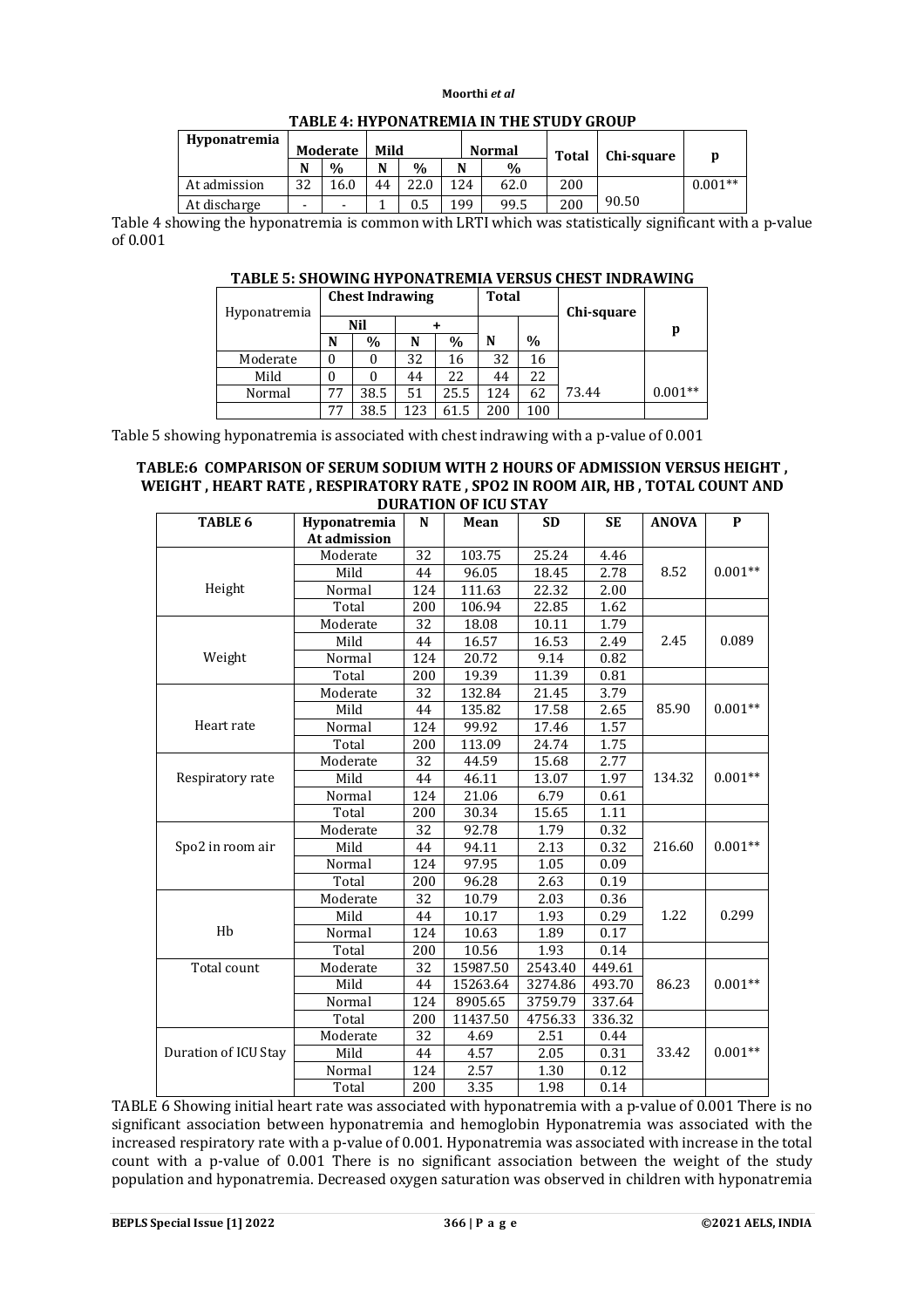|                              | Hyponatremia<br><b>At Discharge</b> | N            | Mean     | <b>SD</b> | <b>SE</b> | <b>ANOVA</b> | p     |
|------------------------------|-------------------------------------|--------------|----------|-----------|-----------|--------------|-------|
|                              | Mild                                | $\mathbf{1}$ | 110.00   |           |           |              |       |
| Height                       | Normal                              | 199          | 106.92   | 22.91     | 1.62      | 0.02         | 0.894 |
|                              | Total                               | 200          | 106.94   | 22.85     | 1.62      |              |       |
|                              | Mild                                | $\mathbf{1}$ | 18.00    | $\sim$    | $\sim$    |              |       |
| Weight                       | Normal                              | 199          | 19.39    | 11.42     | 0.81      | 0.01         | 0.903 |
|                              | Total                               | 200          | 19.39    | 11.39     | 0.81      |              |       |
|                              | Mild                                | $\mathbf{1}$ | 87.00    |           |           |              |       |
| <b>Heart rate</b>            | Normal                              | 199          | 113.22   | 24.73     | 1.75      | 1.12         | 0.292 |
|                              | Total                               | 200          | 113.09   | 24.74     | 1.75      |              |       |
|                              | Mild                                | $\mathbf{1}$ | 14.00    |           |           | 1.09         | 0.297 |
| <b>Respiratory rate</b>      | Normal                              | 199          | 30.42    | 15.65     | 1.11      |              |       |
|                              | Total                               | 200          | 30.34    | 15.65     | 1.11      |              |       |
| Spo2 in room air             | Mild                                | $\mathbf{1}$ | 98.00    |           |           |              | 0.513 |
|                              | Normal                              | 199          | 96.27    | 2.63      | 0.19      | 0.43         |       |
|                              | Total                               | 200          | 96.28    | 2.63      | 0.19      |              |       |
|                              | Mild                                | $\mathbf{1}$ | 11.00    |           |           |              | 0.818 |
| Hb                           | Normal                              | 199          | 10.55    | 1.93      | 0.14      | 0.05         |       |
|                              | Total                               | 200          | 10.56    | 1.93      | 0.14      |              |       |
|                              | Mild                                | $\mathbf{1}$ | 10000.00 | $\bullet$ | $\sim$    |              |       |
| <b>Total count</b>           | Normal                              | 199          | 11444.72 | 4767.22   | 337.94    | 0.09         | 0.763 |
|                              | Total                               | 200          | 11437.50 | 4756.33   | 336.32    |              |       |
|                              | Mild                                | $\mathbf{1}$ | 3.00     |           |           |              |       |
| <b>Duration of Picu Stay</b> | Normal                              | 199          | 3.35     | 1.98      | 0.14      | 0.03         | 0.860 |
|                              | Total                               | 200          | 3.35     | 1.98      | 0.14      |              |       |

# with a p-value of 0.001. Duration of ICU stay was associated with hyponatremia with a p-value of 0.001.

| TABLE 7:COMPARISION OF SERUM SODIUM AT DISCHARGE VERSUS HEIGHT, WEIGHT, HEART    |
|----------------------------------------------------------------------------------|
| RATE, RESPIRATORY RATE, SPO2 IN ROOM AIR, HB, TOTAL COUNT, DURATION OF PICU STAY |

TABLE 7 Showing there is no statistical significance between the heart rate, respiratory rate, total count, spo2 in room air, and serum sodium levels at discharge

## **DISCUSSION**

The present study is a prospective study was conducted in a PICU for all the patients admitted with lower respiratory tract infection. The etiology of hyponatremia in critically ill children may reflect an endogenous state of sodium dysregulation, iatrogenic causes, or both.[9] Children admitted to the critical care unit for respiratory insufficiency or respiratory failure due to lower respiratory tract infections have been recognized as having an increased risk for developing hyponatremia possibly due to dysregulation of arginine vasopressin, an antidiuretic hormone excessive. [10] In our study Hyponatremia was a frequent finding in LRTI in the majority of cases. Hyponatremia was mild in 22% of cases ,moderate in 16% of cases which can be compared with a study conducted by Harari M. in which 91 children were enrolled out of which hyponatremia is predominant in all cases .100% hyponatremia is seen in cases with empyema. [11] All the patients with bronchopneumonia were found to have hyponatremia. In our study, children with hyponatremia had tachycardia, tachypnea, fever, and increased leukocyte count which increased the hospital stay in children. These findings can be compared with the study conducted by HenricksonKJ et.al in which Increased heart rate and tachypnoea at admission were correlated with lower values of sodium ( $z=-2.664$ ,  $p = 0.007$  and  $z = -1.705$ ,  $p = 0.089$  respectively) in children with pneumonia. Moderate to severe hyponatremia seems to be substantially more common in developing tropical countries than elsewhere. [12] For example, the 27–31% of Indian children admitted with both community-acquired pneumonia and hyponatremia had more severe disease, less favorable outcomes, longer hospitalizations, higher occurrence of complications, and higher mortality rates than those admitted with pneumonia but without hyponatremia.[13] In our study outcome of severity is based on the duration of hospital stay which is compared with thestudy by Wrotek et al which reported that children aged>4 years with both pneumonia and hyponatremia had higher WBC counts than those without hyponatremia, and we found that the age at admission was significantly higher in children with hyponatremia. In our study, there is an increased WBC count in patients with hyponatremia.[14] The etiology of CAP was revealed by serology in 97 patients. HN (serum sodium < 135 mmol/l) was present in 49 (45.4%) children, and it was mild (> 130 mmol/l) in 92% of the cases. On admission, hyponatremic patients had higher body temperature (38.96 degrees C vs 38.45 degrees C, P = 0.008), white blood cell